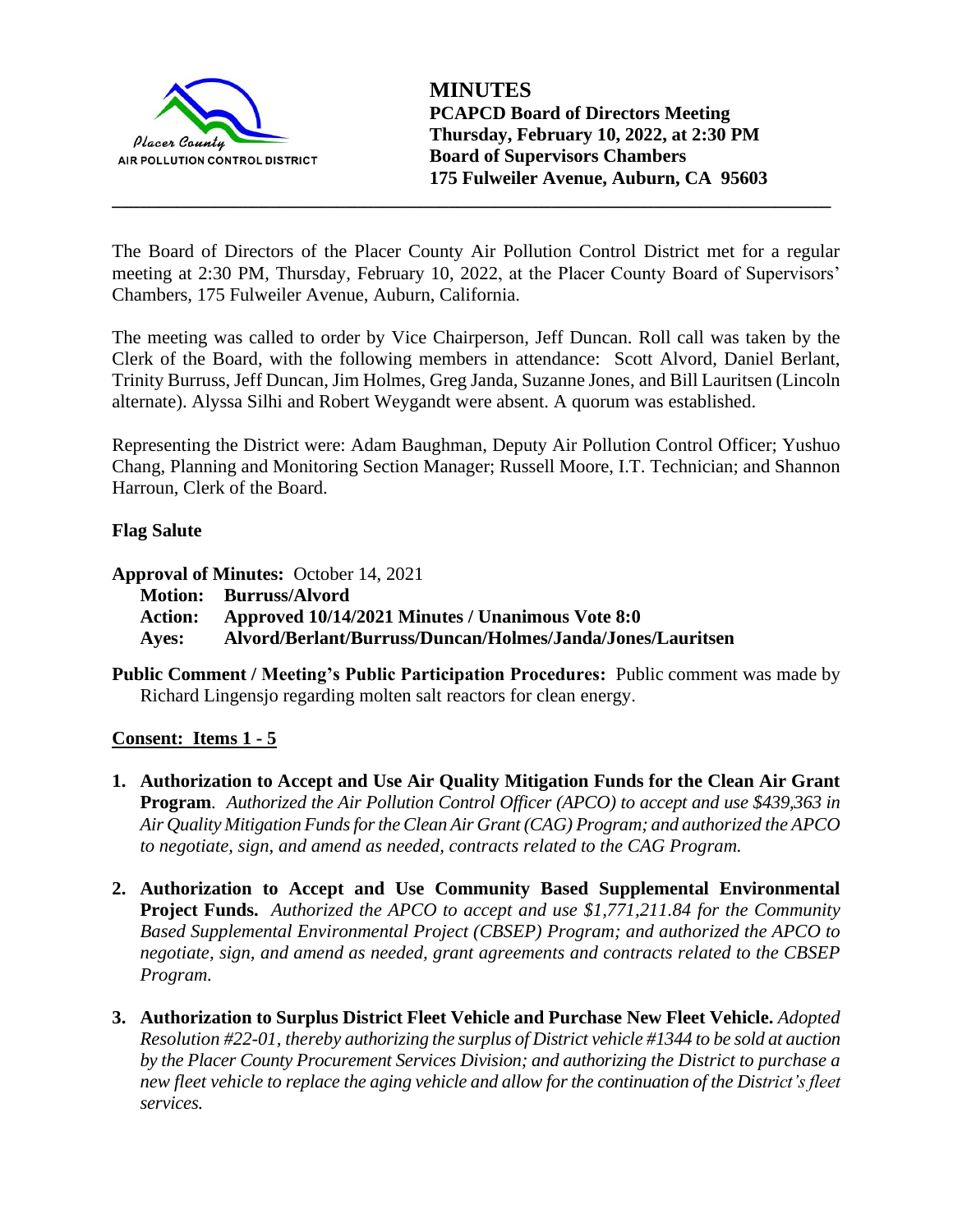Minutes: PCAPCD Board Meeting February 10, 2022 Page 2 of 4

- **4. Authorization for Director Trinity Burruss to Participate in the 2022 Capital-to-Capital Program on behalf of the District.** *Adopted Resolution #22-02, thereby authorizing District Director Trinity Burruss to participate in the 2022 Capitol-to-Capitol (Cap-to-Cap) Program on behalf of the District, via participation on the Program's Air Quality Team.*
- **5. Authorization to Accept and Implement CARB FY 21-22 Funding Agricultural Replacement Measures for Emission Reductions (FARMER) Funds for the Shared Allocation Pool.** *Adopted Resolution #22-03, thereby authorizing the District to accept Shared Allocation Pool (SAP) funds and execute the California Air Resources Board (CARB) grant agreement for administration of CARB's FY 21-22 FARMER Program, including funding for ongoing development and maintenance of the FARMER Reporting Tool; and authorizing the APCO to negotiate, sign, and amend as needed, agreements and contracts related to administration and implementation of the FY 21-22 FARMER Program.*
	- **Motion: Berlant/Burruss**

| <b>Action:</b> | Approved Consent Items 1, 2, 3, 4 and 5 / Unanimous Vote 8:0 |
|----------------|--------------------------------------------------------------|
| Ayes:          | Alvord/Berlant/Burruss/Duncan/Holmes/Janda/Jones/Lauritsen   |

## **Action: Item 6**

**6. Adoption of the Placer County 2021 Local Hazard Mitigation Plan (LHMP) Update.**  *Adopted Resolution #22-04, thereby adopting the Placer County 2021 Local Hazard Mitigation Plan (LHMP) Update; and authorizing the APCO to submit the adopted resolution to Placer County who will forward to The Federal Emergency Management Agency (FEMA) to obtain a FEMA final approval letter.*

Mr. Adam Baughman presented Placer County's 2021 LHMP 5-year update. He explained that all participating jurisdictions must have their governing bodies adopt this update in order to be eligible for federal Federal Emergency Management Agency (FEMA) funding. The Placer County Board of Supervisors approved the plan update on November 16, 2021. The document is developed and adopted by participating public agencies who conduct a risk assessment of potential hazards to that agency, its assets, and to the community at large, and identifies feasible, fundable mitigation measures to address those hazards.

Mr. Baughman conveyed that the District identified significant hazards in the "Severe Weather: Extreme Heat" and "Wildfire" categories. He described the three feasible mitigation measures the District proposed to address these hazards: funding for air quality public education and outreach efforts; funding for low-cost air quality sensors deployed throughout the County to provide real-time local particulate matter concentrations, with the information made available to the public via free websites; and lastly, funding for temporary clean air centers to provide air filtration and a place a refuge from wildfire smoke. Mr. Baughman noted that FEMA funding is not guaranteed, and that the District is not obligated to implement these mitigation measures if FEMA funding becomes available.

**Motion: Holmes/Alvord**

**Action: Approved Item 6 / Unanimous Vote 8:0**

**Ayes: Alvord/Berlant/Burruss/Duncan/Holmes/Janda/Jones/Lauritsen**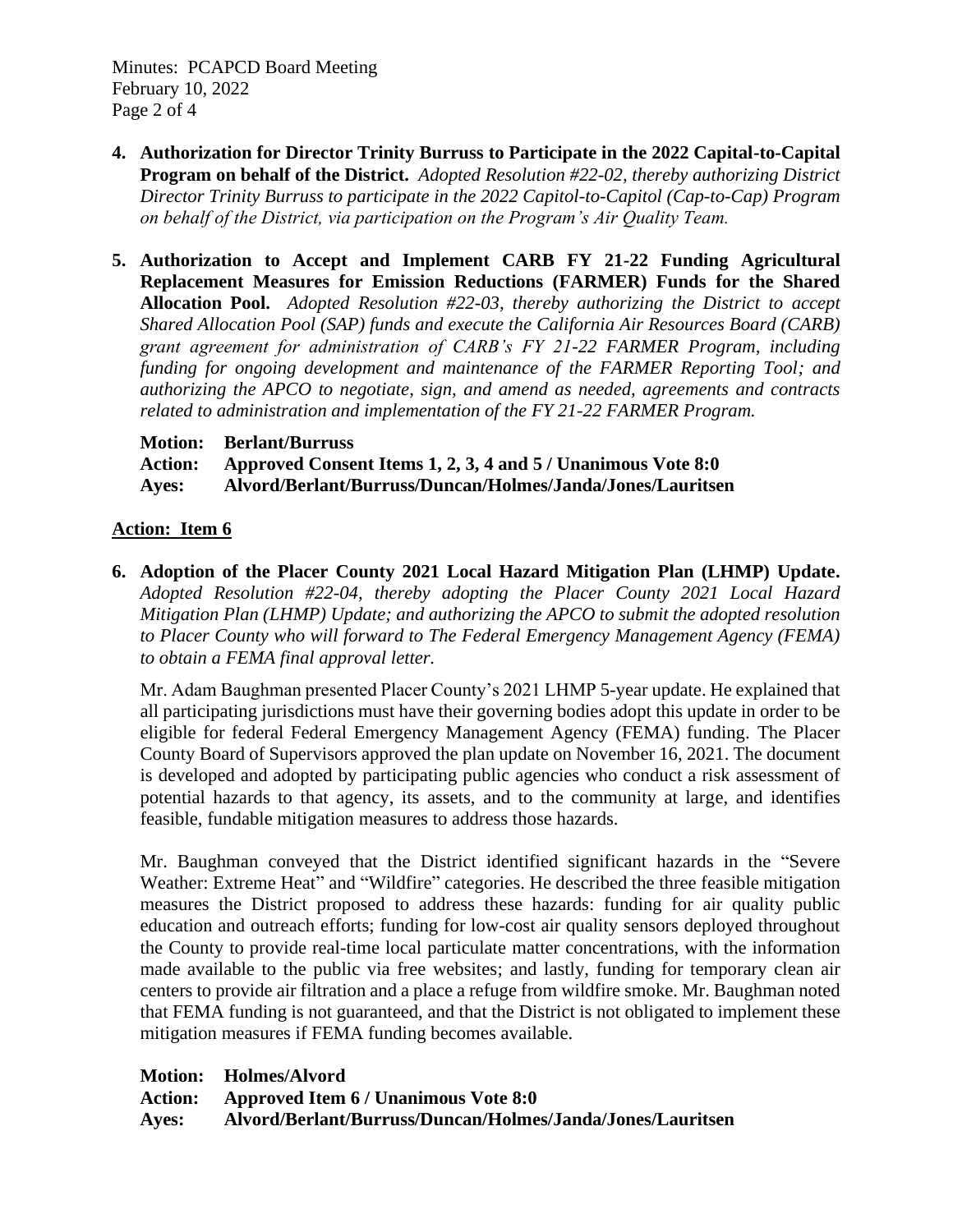Minutes: PCAPCD Board Meeting February 10, 2022 Page 3 of 4

### **Information: Item 7**

**7. 2022 Regulatory Measures List.** *No action required. This was an informational item to present the 2022 Regulatory Measures list.*

Mr. Baughman discussed the District's 2022 Annual Regulatory Measures List which was publicly noticed at the end of 2021. The California Health and Safety Code requires air districts to publish a list of potential new rules or amended rules the District anticipates considering for adoption in the coming year. Rules most likely to be considered are a new rule to regulate Construction and Demolition Asbestos and an amendment to Rule 218, Architectural Coatings.

Mr. Baughman explained that the CA Air Resources Board has recently ended their oversight of the Asbestos Construction & Demolition (C&D) Federal National Emission Standards for Hazardous Air Pollutants (NESHAP) for air districts not delegated for this responsibility by U.S. Environmental Protection Agency (U.S. EPA). The District is not delegated to enforce this federal regulation, and CARB has indicated that they believe non-delegated districts are responsible to enforce this rule if CARB does not. The validity of this argument is still being debated, and depending on the outcome, the District may need to develop and approve a new District rule for C&D asbestos control.

Mr. Baughman stated that Rule 218, Architectural Coatings, may need to be amended to satisfy U.S. EPA's contingency measure requirements for the State Implementation Plan (SIP) for the 2008 Ozone Standard. The District, along with the other districts in the Sacramento Federal Nonattainment Area, may propose to update their architectural coatings rules to be consistent with CARB's 2019 Suggested Control Measure for coatings.

Mr. Baughman described the less likely possibility that the District may establish a new odor rule, which would establish standards for the prevention and mitigation of odors by emission sources that have a natural tendency to create and emit odors, and have the potential to become a public nuisance.

### **No Action – Information Item.**

### **Air Pollution Control Officer Report**

A. General APCO Updates

Mr. Baughman introduced two new District employees, Laney Inglis and Daisy Perault, Air Pollution Control Specialists. He also announced that the District hired a new engineering intern, Phillip Montoya. In addition, he conveyed that the District is in the final stages of its biennial audit, and that an audit update will be provided at the next Board meeting.

B. 2022 Board of Directors Handbook and Annual Report

Mr. Baughman commented on the recent publication of the Directors Handbook and Annual Report, and as an overview of these documents, reviewed the District's 2021 activities and planned District activities for 2022.